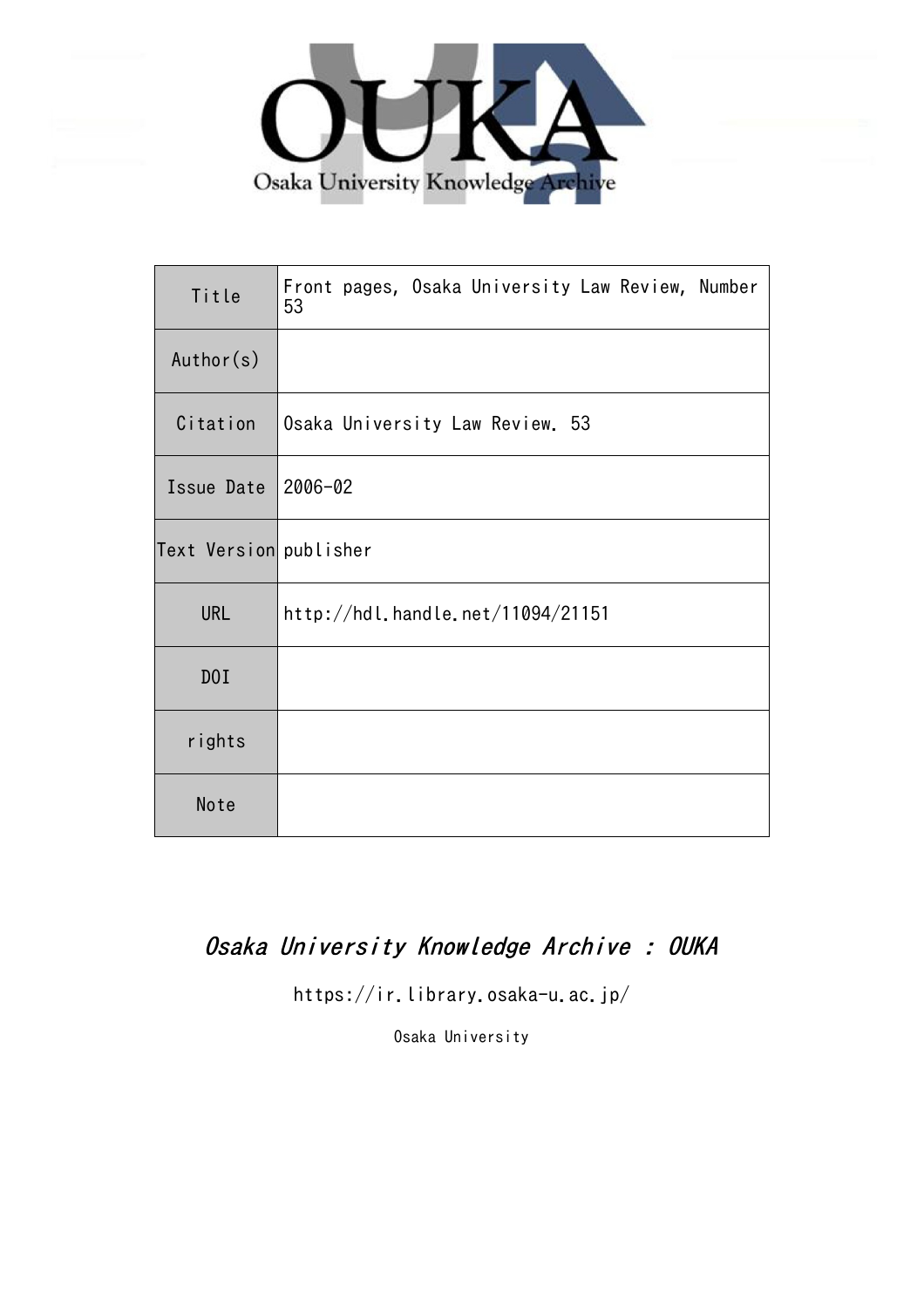FEBRUARY 2006 ISSN 0472-1381

# OSAKA UNIVERSIT LAW REVIEW

### **CONTENTS**

| Actualité du droit français  Colloque pour la célébration de la convention | avec l'Université de Toulouse 1 |
|----------------------------------------------------------------------------|---------------------------------|
| The 2005 NPT Review Conference and                                         |                                 |
|                                                                            |                                 |
| Система Японского Законодательства О                                       |                                 |
|                                                                            |                                 |
|                                                                            | Tatsuo IKEDA                    |
|                                                                            |                                 |
| <b>Legal Protection Restricting Genetic</b>                                |                                 |
|                                                                            |                                 |
| Key Issues and Problems of Genetic                                         |                                 |
|                                                                            |                                 |
| Das Vorsorgeprinzip im europäischen und                                    |                                 |
| deutschen Umweltrecht – Weiterentwicklung                                  |                                 |
|                                                                            |                                 |

### GRADUATE SCHOOL OF LAW AND POLITICS, OSAKA UNIVERSITY OSAKA, JAPAN